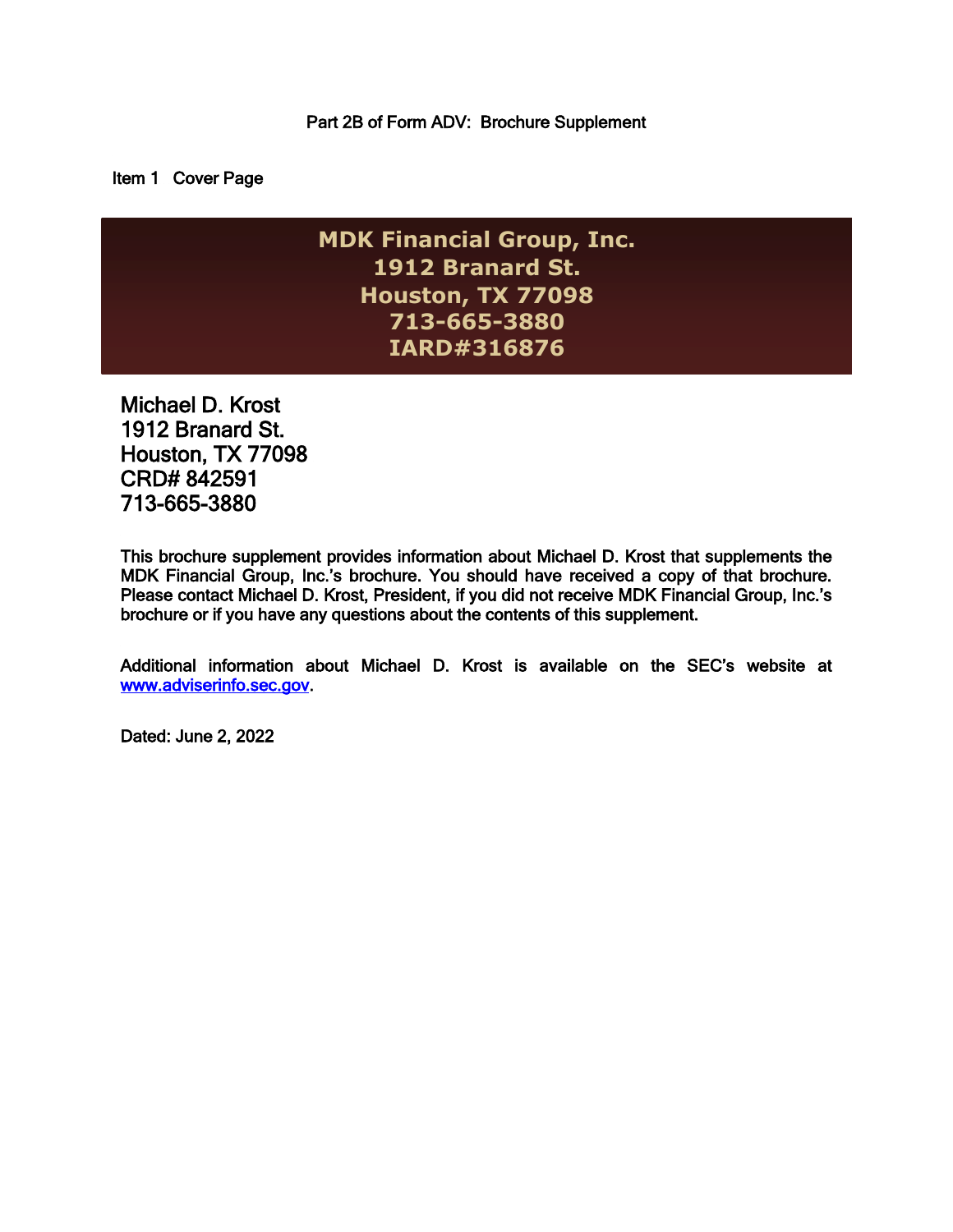# Item 2 Educational Background and Business Experience

### Education History:

Michael David Krost, born 1955, received his Bachelor of Science ("B.S.") Degree in Accounting from University of Texas at Austin, in Austin, Texas.

#### Professional Licenses:

Michael D. Krost has a General Lines, Life, Accident, Health and HMO Insurance license. The Insurance license allows him to sell health, dental, disability and traditional life insurance products. Insurance licenses are issued by all states. Each insurance department establishes the required qualifications for this license.

General Requirements:

- An individual applying for a Texas insurance license must be at least 18 years of age
- Applicants are not required to be sponsored to pursue their license
- Applicants must submit fingerprints as part of the license application
- Texas has no pre-licensing education requirement unless a 90-day temporary license is desired. To obtain a 90-day temporary license, candidates must complete 40 hours of pre-licensing education

Candidates must apply for licensure within 12 months from receiving a passing grade on the examination

#### Business Background:

| <b>EMPLOYER</b>                         | <b>START DATE</b> | <b>END DATE</b> | <b>POSITION</b>                                       |
|-----------------------------------------|-------------------|-----------------|-------------------------------------------------------|
| MDK Financial Group, Inc.               | November, 1990    | Current         | President, Chief Compliance<br>Officer                |
| <b>Geneos Wealth Management</b><br>Inc. | August, 2021      | Current         | <b>Registered Representative</b>                      |
| Royal Alliance Associates,<br>Inc.      | November, 1989    | August, 2021    | Managing Executive and<br><b>Registered Principal</b> |
|                                         |                   |                 |                                                       |

# Item 3 Disciplinary Information

Michael D. Krost does not have any disciplinary information to disclose.

A full report that reflects the professional background, business practices, and conduct of our advisory agents is available through the IARD link at [www.adviserinfo.sec.gov.](http://www.adviserinfo.sec.gov/) Should you have any technical difficulties with this link you can call 240-386-4848 for further assistance.

The information that appears on these websites is collected from individual investment adviser representatives, investment adviser firm(s), and/or securities regulator(s) as part of the securities industry's registration and licensing process.

# Item 4 Other Business Activities

Michael D. Krost is also <sup>a</sup> registered representative of Geneos Wealth Management, Inc. (Member FINRA/SIPC). In this capacity, he may sell securities through Geneos Wealth Management, Inc. and receive normal and customary commissions as <sup>a</sup> result of such purchases and sales. This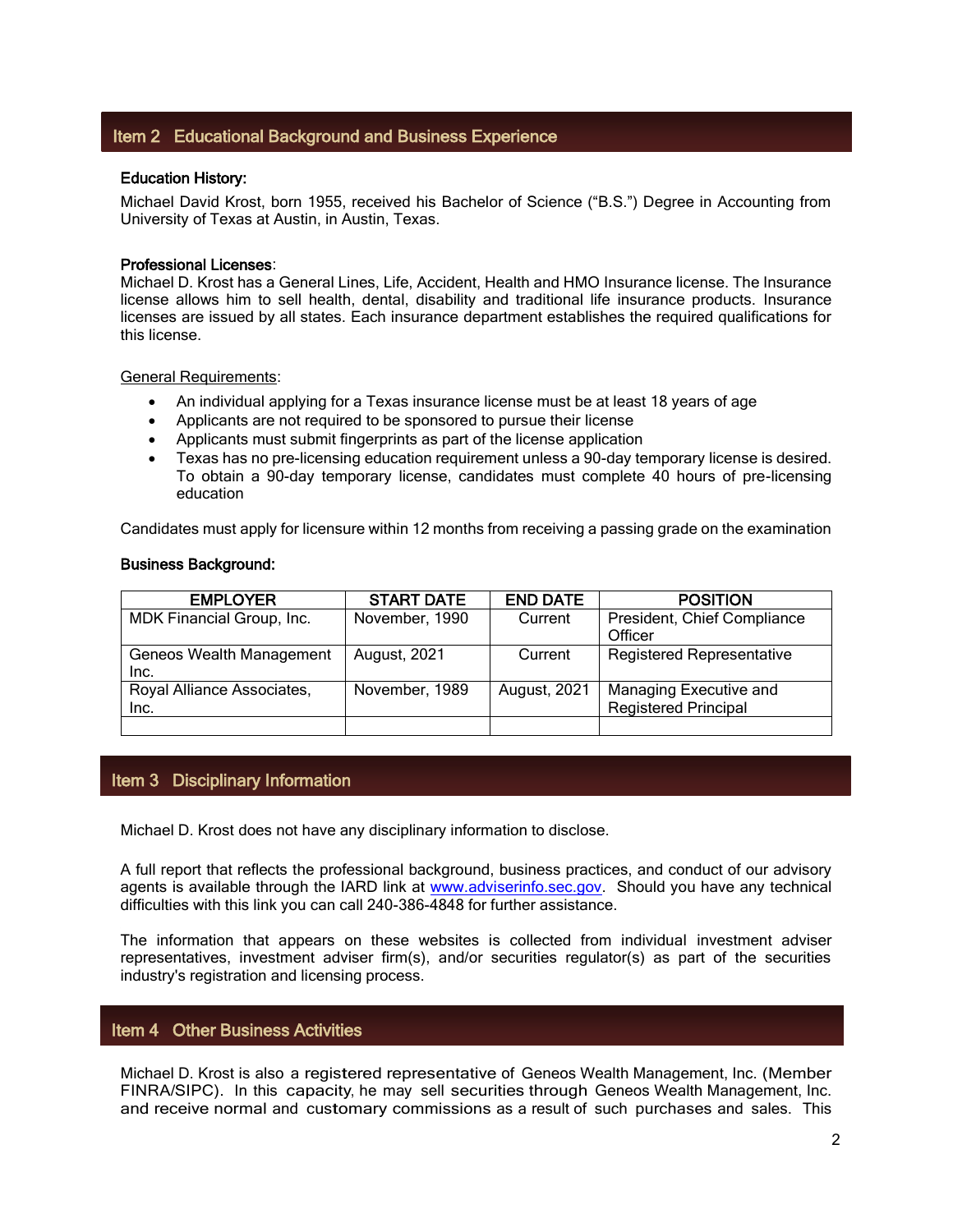presents a conflict of interest to the extent that he recommends that you invest in <sup>a</sup> security which results in a commission being paid to him.

Michael D. Krost has a general lines insurance license and provides insurance. Michael D. Krost will seek out the products of any company, agency or brokerage that may have products fitting our client's needs. Michael D. Krost spends less than 10% of his time in insurance sales. Michael D. Krost receives commissions based on the sales of these insurance products. This may present a conflict of interest to the extent that he recommends the purchase of an insurance product which results in a commission being paid to him as an insurance agent.

1912 Branard LLC is a Texas limited liability company that owns a single building located at 1912 Branard Houston Texas. Michael D. Krost is the sole member. MDK and 1912 Branard, LLC are deemed to be under common control and therefore related persons. MDK has a lease agreement with 1912 Branard, LLC and pays rent for its office space located at 1912 Branard, Houston TX. 1912 Branard, LLC is a not a financial investment related entity, therefore we believe there is no material conflict of interest present.

Michael D. Krost is a Notary Public in the state of Texas.

Michael D. Krost is a Board Member of Adaptation Financial Advisors, Inc. Michael D. Krost does not provide any advisory services through Adaptation Financial Advisors.

# Item 5 Additional Compensation

Michael D. Krost does not receive any economic benefits for providing advisory services from someone who is not a client of MDK Financial Group, Inc. that has not already been disclosed.

### Item 6 Supervision

All new accounts undergo careful analysis and review as to appropriateness of assets held and asset allocation and compared to the investment objectives stated by you. After an account has been approved for a specific investment program, the Chief Compliance Officer will monitor the activities in the account to ensure that the investments purchased or sold are consistent with your investment objectives.

The Chief Compliance Officer will review the activity in each account at least quarterly to determine if the account has been managed in a manner consistent with your investment objectives and shall discuss any questionable activities in any account with you. The Chief Compliance Officer will also look for any evidence of conflicts of interest between the adviser and you.

Our Firm has established written policies and procedures that it will utilize to supervise. In addition, a Code of Ethics has been adopted, which we have agreed to follow and comply with.

The confidence and trust placed in our Firm and its employees is something we value and endeavor to protect.

Michael D. Krost is the Chief Compliance Officer and President of MDK Financial Group, Inc. Michael D. Krost can be reached at 713-665-3800 should you have any additional questions or concerns.

### Item 7 Requirements for State Registered Advisers